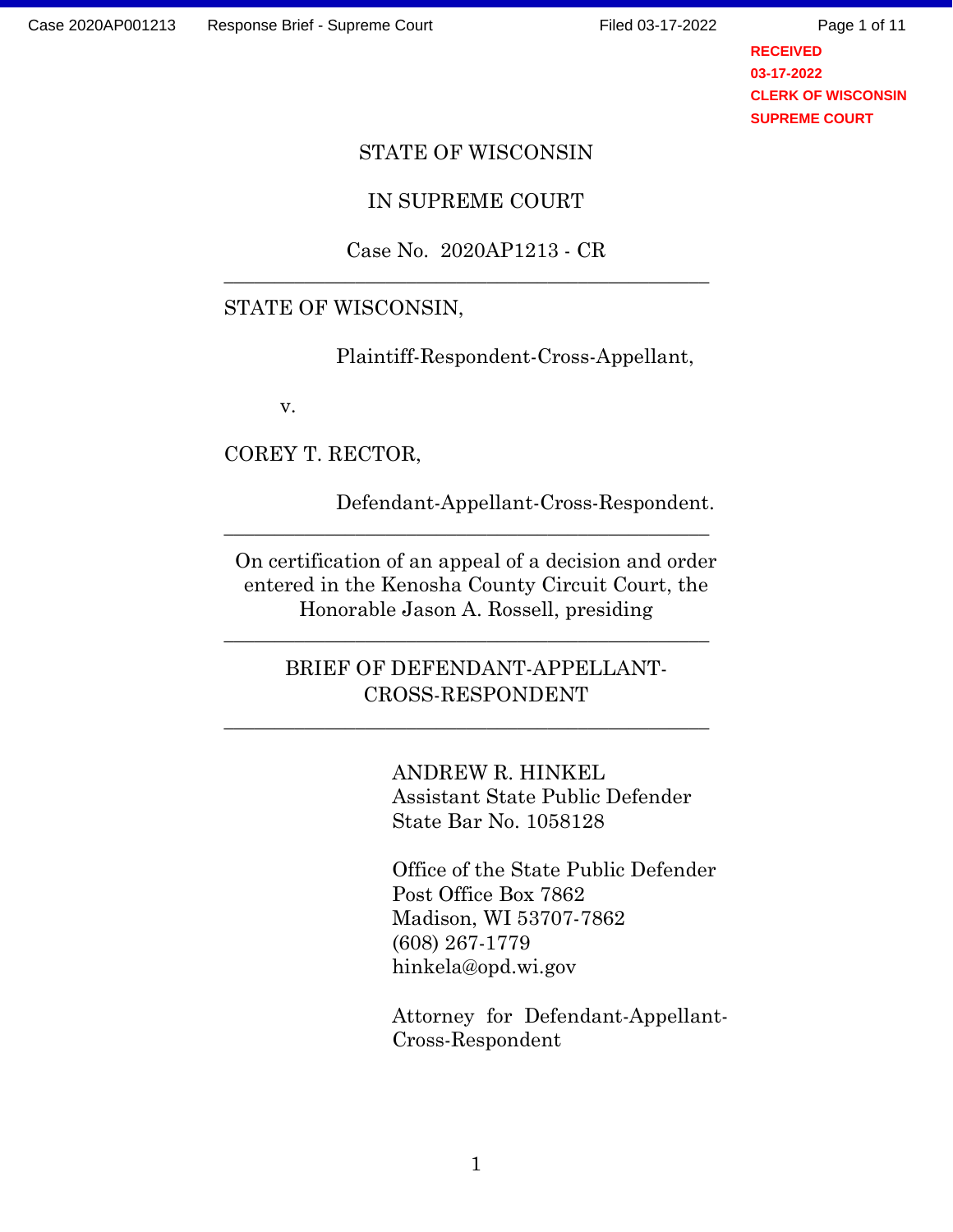# TABLE OF CONTENTS

| <b>TABLE OF CONTENTS</b>                                                                                             |  |
|----------------------------------------------------------------------------------------------------------------------|--|
| Page                                                                                                                 |  |
|                                                                                                                      |  |
| POSITION ON ORAL ARGUMENT AND                                                                                        |  |
| STATEMENT OF FACTS AND OF THE CASE4                                                                                  |  |
|                                                                                                                      |  |
| The circuit court denied Mr. Rector<br>substance abuse program eligibility<br>according to a preconceived sentencing |  |
|                                                                                                                      |  |
| <b>CASES CITED</b>                                                                                                   |  |
| State v. Gramza,<br>2020 WI App 81, 395 Wis. 2d 215,                                                                 |  |

State v. Ogden 199 Wis. 2d 566, 544 N.W.2d 574 (1996) .............................. 4, 8, 9

State v. Rector, No. 2020AP1213-CR, unpublished slip op. (WI App. Nov. 24, 2021) ..................................... 7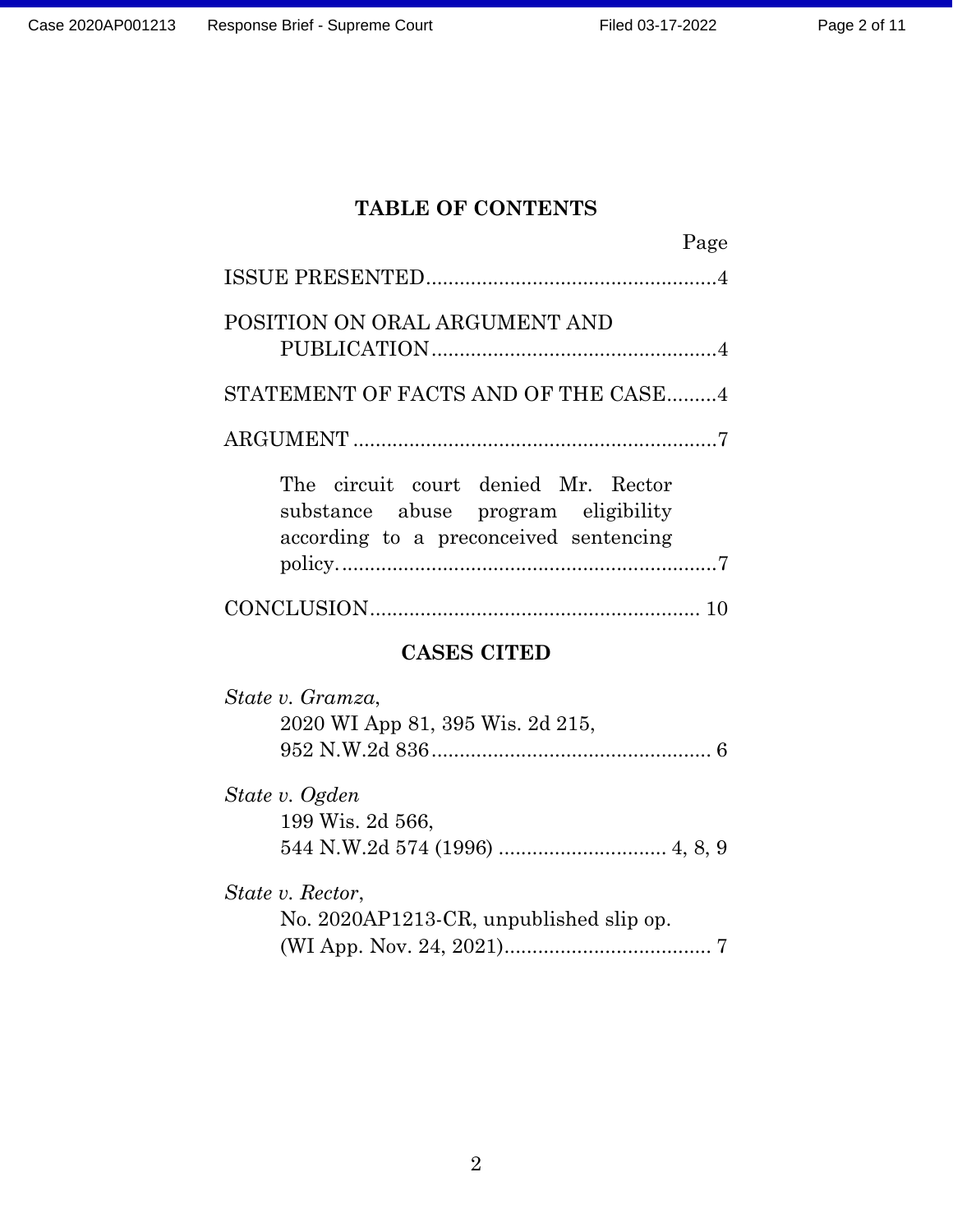# STATUTES CITED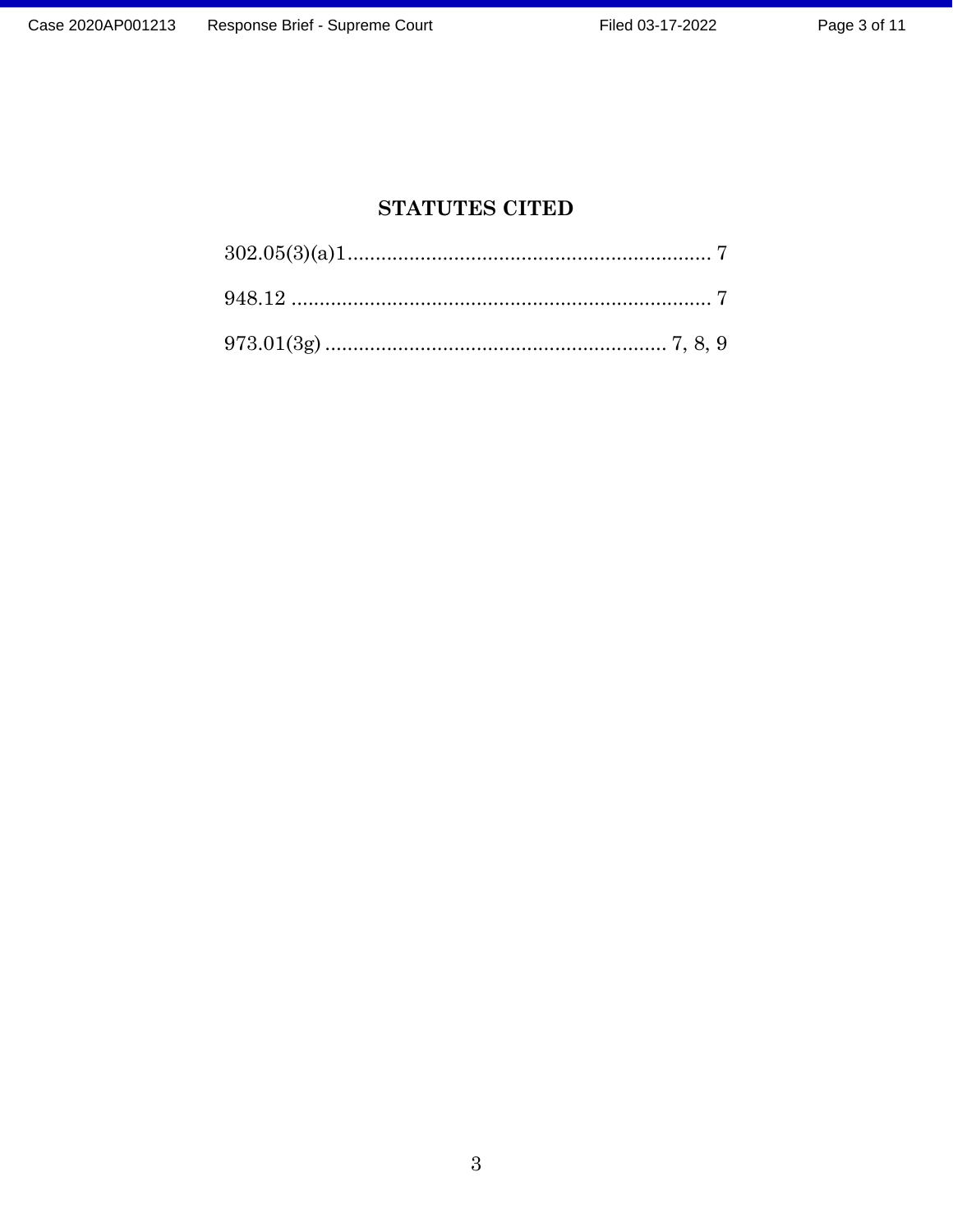### ISSUE PRESENTED

The circuit court denied Mr. Rector eligibility for the substance abuse program because, it said, his offenses were not "substance abuse crime[s]" such as drunk driving. Did this denial reflect a preconceived sentencing policy, and thus run contrary to this Court's decision in State v. Ogden, 199 Wis. 2d 566, 544 N.W.2d 574 (1996)?

The circuit court denied eligibility; the court of appeals certified the case to this Court; this Court should reverse.

# POSITION ON ORAL ARGUMENT AND PUBLICATION

Both oral argument and publication of opinions are customary for this Court.

# STATEMENT OF FACTS AND OF THE CASE

Mr. Rector pleaded guilty to five counts of possessing child pornography. (66:11-12). The presentence investigation by the Department of Corrections erroneously said he was not statutorily eligible for the Substance Abuse or the Challenge Incarceration programs. (19:2).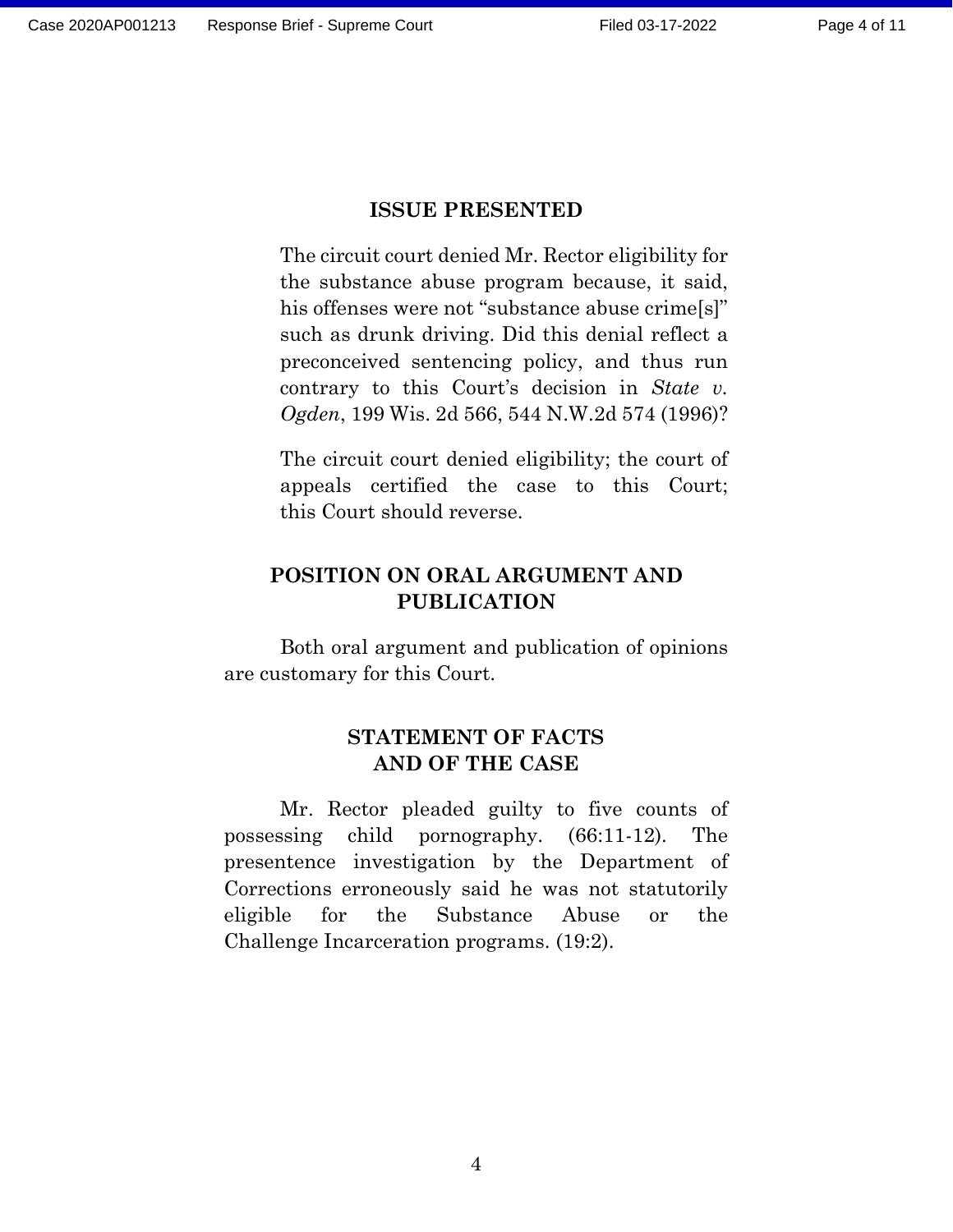The court imposed concurrent sentences of eight years of initial confinement and ten years of extended supervision. (69:17-18). At the end of the sentencing hearing, the following exchange occurred:

> THE COURT: Give me one second here. 302 days of sentence credit. Not eligible because the mandatory minimum is not eligible for Challenge Incarceration due to age. Not eligible for Substance Abuse because it's [not] a substance abuse crime.

> MR. BARTH: Will he be eligible after he completes the mandatory minimum?

> THE COURT: They're indicating on the PSI that he's not statutorily eligible and I can't find it's a substance-based offense and he's—I believe by age he's—well, I mean he's—essentially in less than 30 days he's aged out of Challenge Incarceration because you have to be 35 and you turn 35 in about a month, so. All right. Good luck.

(69:19; App. 3).

Mr. Rector filed a postconviction motion noting the PSI's error and asking the court to make him eligible for the Substance Abuse Program. (39). At the hearing on the motion, Mr. Rector informed the court that the Department of Corrections had identified a substance-abuse treatment need. (70:3; App. 6). The state took no position on the motion. (70:3; App 6).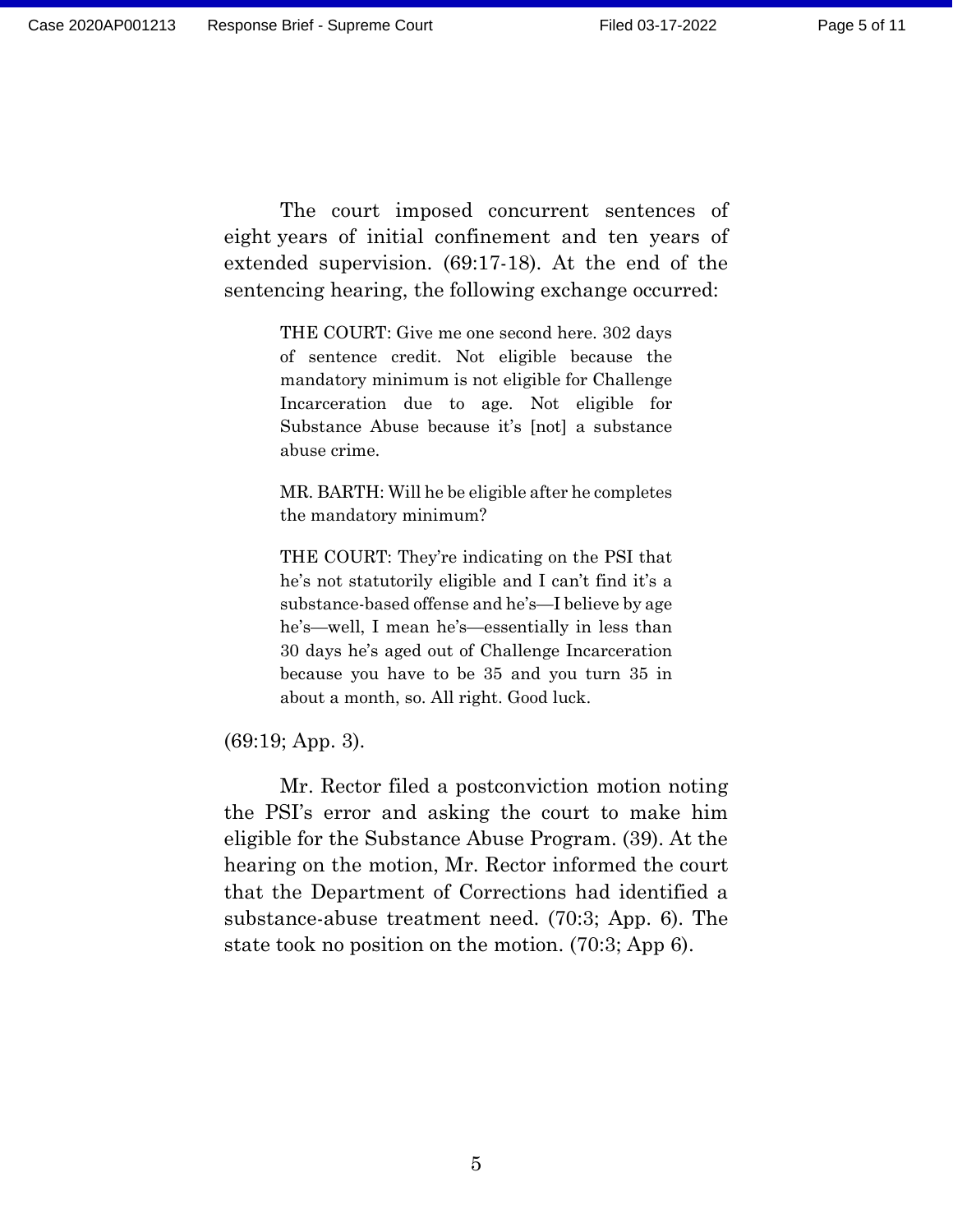The circuit court denied the motion, saying that

Brief - Supreme Court<br>
Filed 03-17-2022<br>
Pe<br>
The circuit court denied the motion, saying that<br>
even if it was an error in the PSI, there are two<br>
reasons why I would not authorize the Substance<br>
Abuse Program. reasons why I would not authorize the Substance Abuse Program.

First of all, it's not a substance abuse crime. I only authorize the Substance Abuse Program when it directly goes to the criminogenic factor that caused the crime. So if there's an operating while intoxicated case or maybe a domestic violence case in which alcohol was used or in some way, shape or form the substance abuse was the reason for the crime. In this case it's a possession of child pornography.

#### (70:4; App. 7).

The court went on to note that in some other drunk-driving cases the DOC had released inmates via the substance abuse program before they had served the statutory mandatory minimum sentence. $^{1}$  (70:4-5; App. 7-8). It then reiterated that it would not make Mr. Rector eligible because "as I indicated at sentencing … it's not a substance abuse crime. It doesn't address the criminogenic factors and therefore the court is not [going to] grant the relief and will deny the motion." (70:5; App. 8). The court later entered a

<sup>&</sup>lt;sup>1</sup> Releases pursuant to the substance abuse program before service of a mandatory minimum have since been disallowed. See State v. Gramza, 2020 WI App 81, 395 Wis. 2d 215, 952 N.W.2d 836.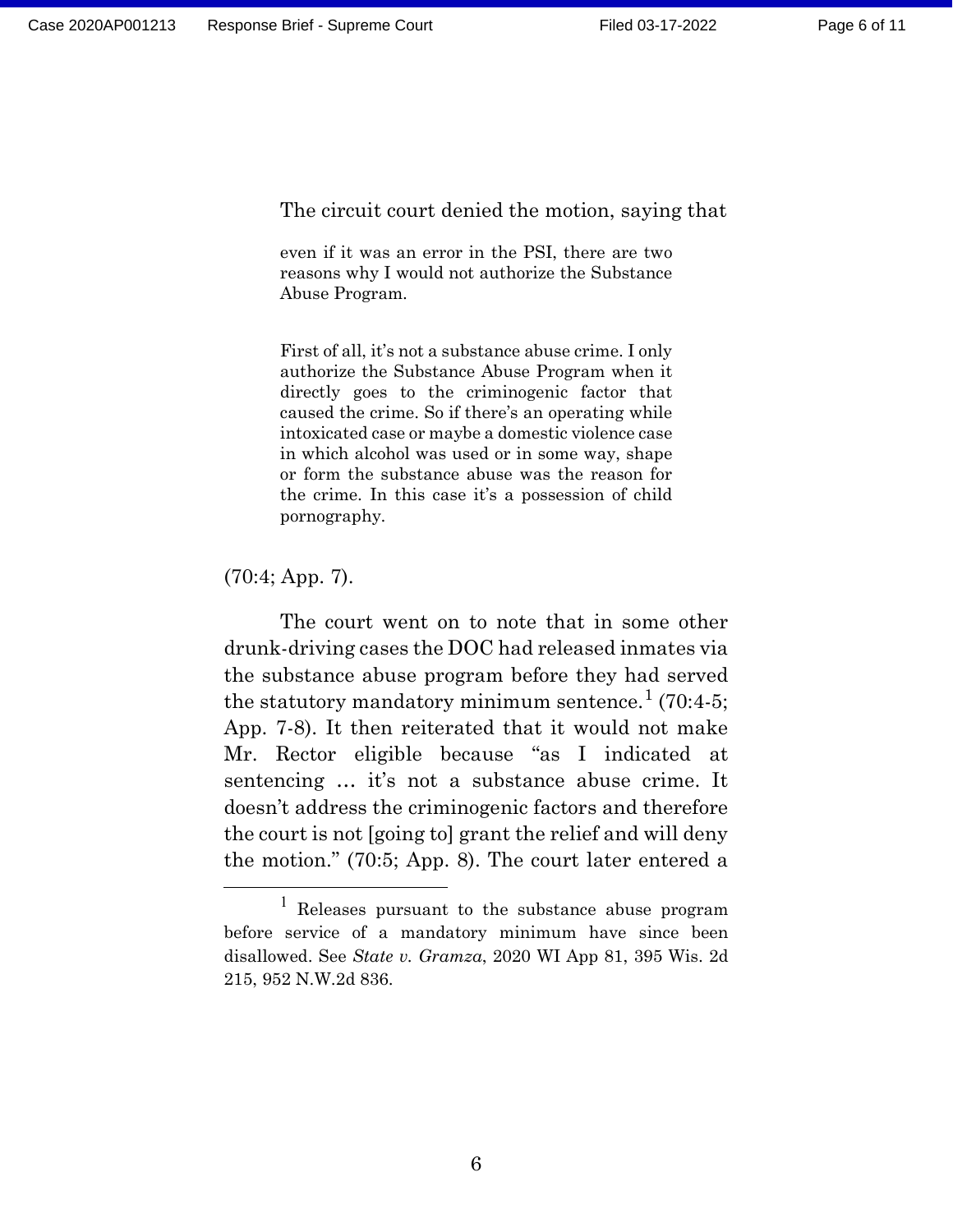written order and Mr. Rector appealed; the state then cross-appealed raising a separate issue.  $(46; 47; 52).$ <sup>2</sup>

The court of appeals issued a certification focusing on the issue raised in the state's cross appeal. State v. Rector, No. 2020AP1213-CR, unpublished slip op. (WI App. Nov. 24, 2021). This court granted certification of the entire appeal. Order of February 16, 2022.

# ARGUMENT

# The circuit court denied Mr. Rector substance abuse program eligibility according to a preconceived sentencing policy.

Mr. Rector's convictions for violating Wis. Stat. § 948.12 do not make him statutorily ineligible for the substance abuse program. Wisconsin Stats. §§ 973.01(3g) and 302.05(3)(a)1. exclude those who commit certain crimes from the program, but Mr. Rector's offenses are not among those listed. Thus, all agree that the circuit court was obligated to exercise its discretion to grant or deny Mr. Rector eligibility for the program. Mr. Rector's postconviction motion asked it to grant eligibility, pointing out that

<sup>&</sup>lt;sup>2</sup> Mr. Rector is the Respondent with respect to that second issue (whether the statutes require him to remain on the sex-offender registry until his death). Per this Court's order of February 16, 2022, he will file a Respondent's Brief 20 days after the Appellant's Brief on that issue.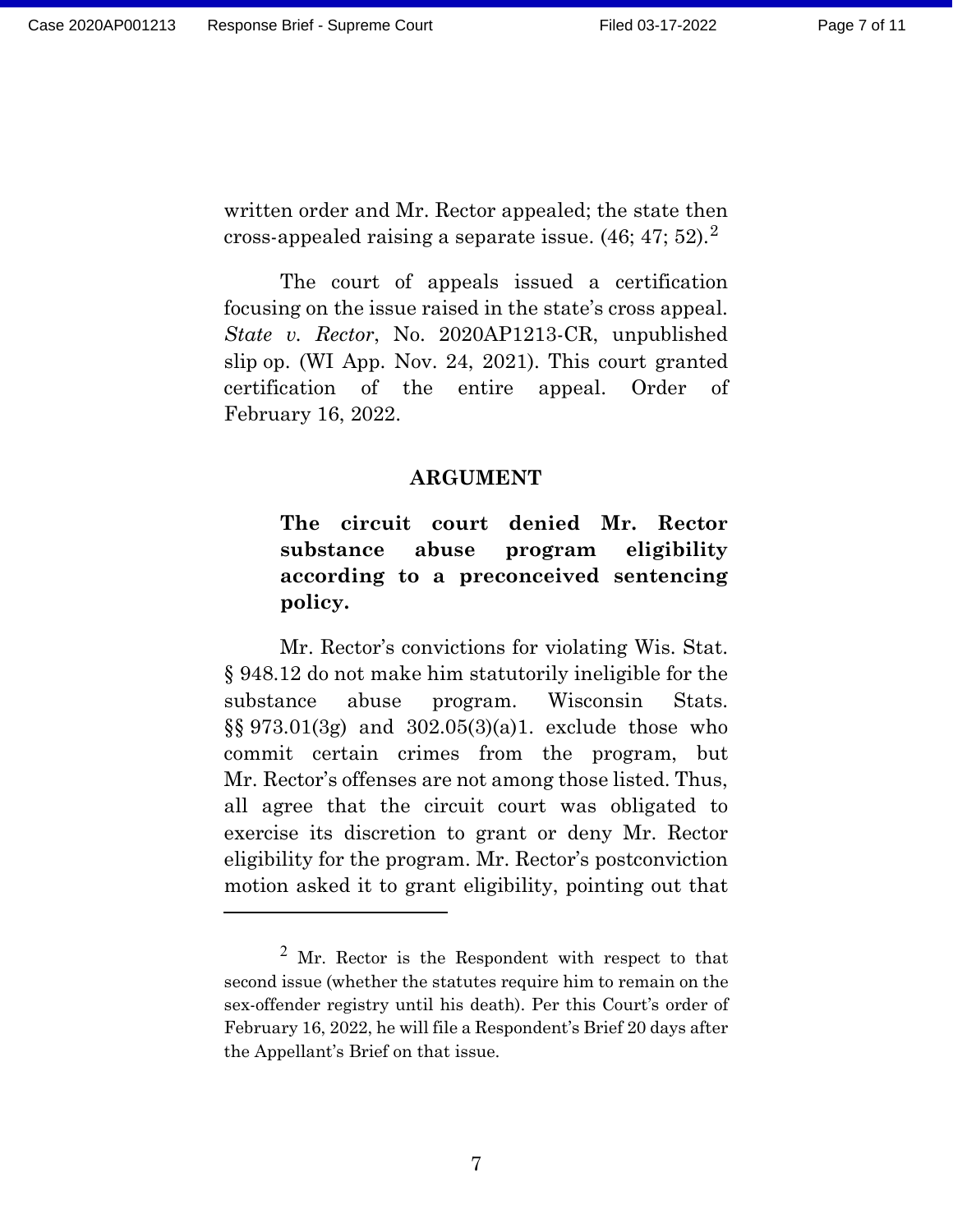the PSI gives ample reason to believe he has an alcohol problem that contributes to his criminal risk. (19:7,17,20,24).

The court denied Mr. Rector the programming, though, saying it did so because possession of child pornography is not a "substance abuse crime." It gave examples of what it did view as "substance abuse crimes": "an operating while intoxicated case or maybe a domestic violence case in which alcohol was used or in some way, shape or form the substance abuse was the reason for the crime." (70:4; App. 7).

A circuit court has wide sentencing discretion, including in determining eligibility for SAP. Sec. 973.01(3g). A circuit court is forbidden, though, to employ a "preconceived policy of sentencing that is closed to individual mitigating factors." State v. Ogden, 199 Wis. 2d 566, 571, 544 N.W.2d 574 (1996) Thus, in Ogden, this Court invalidated a circuit court's decision not to permit Huber for child-care purposes, where the sentencing judge announced during sentencing that he would not do so for "normal child care" but only where it was "absolutely essential." Id. at 572. This Court said such a "mechanistic sentencing approach" was contrary to case law, and that such "inflexibility, which bespeaks a made-up mind" was not proper. Id. at 571-72. It therefore ordered resentencing. Id. at 574.

In this case, the circuit court likewise applied a "preconceived policy of sentencing": it would not consider SAP eligibility in cases involving certain

8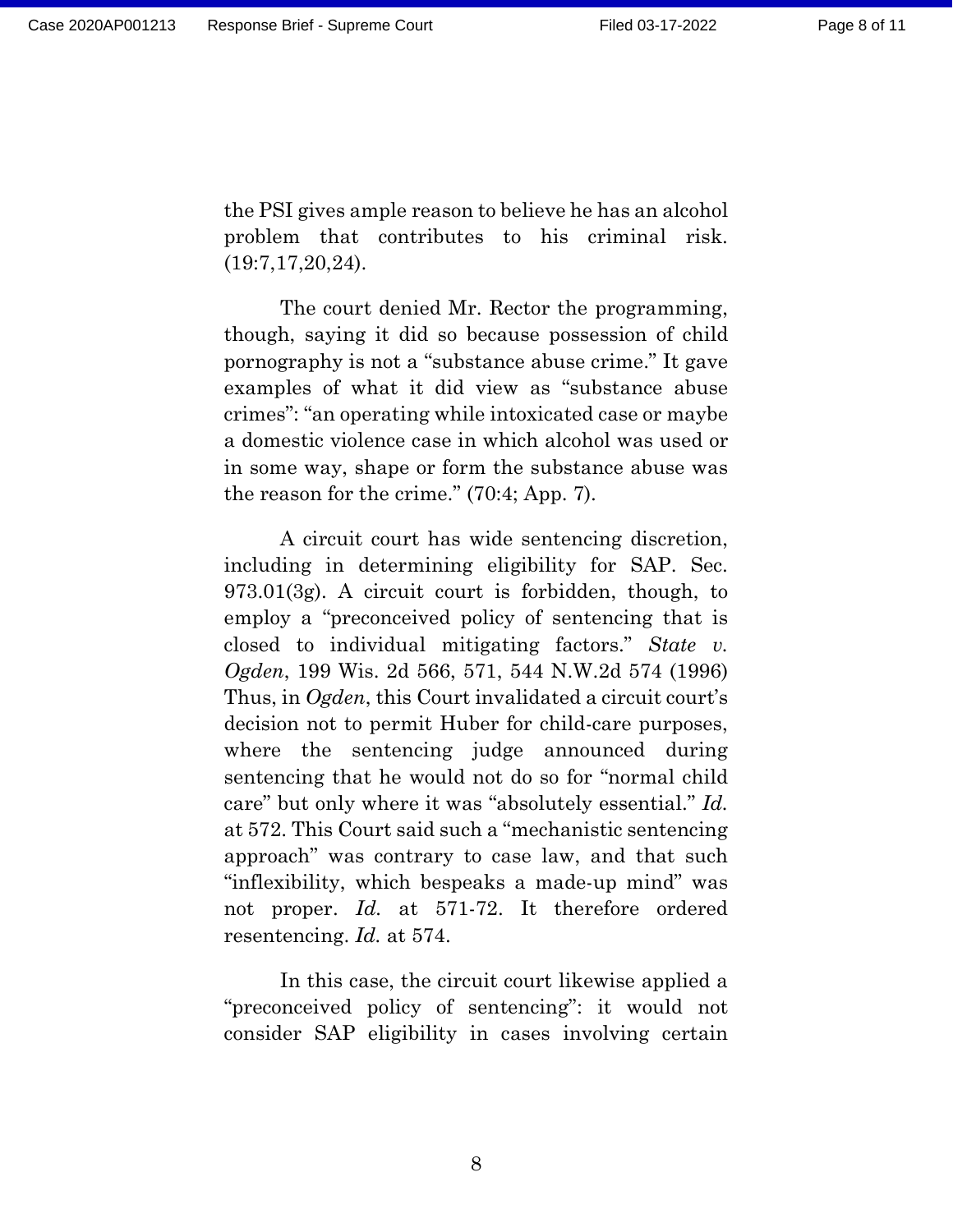classes of charges it did not consider "substance abuse crimes." As in Ogden, this violated the rule against a "mechanistic sentencing approach," and was improper.

The legislature, in enacting the statutes governing the substance abuse program, made it available for the large majority of criminal offenses. See § 973.01(3g). It also made clear that whether to grant eligibility to a particular defendant is a matter for the circuit court's discretion. Id. But as Ogden shows, a court's adoption of a preconceived sentencing policy is not a proper exercise of discretion. This is especially so where that policy—that a defendant is only eligible in cases involving "substance abuse crimes" like drunk driving—uniformly denies eligibility for offenses the legislature has included within the program.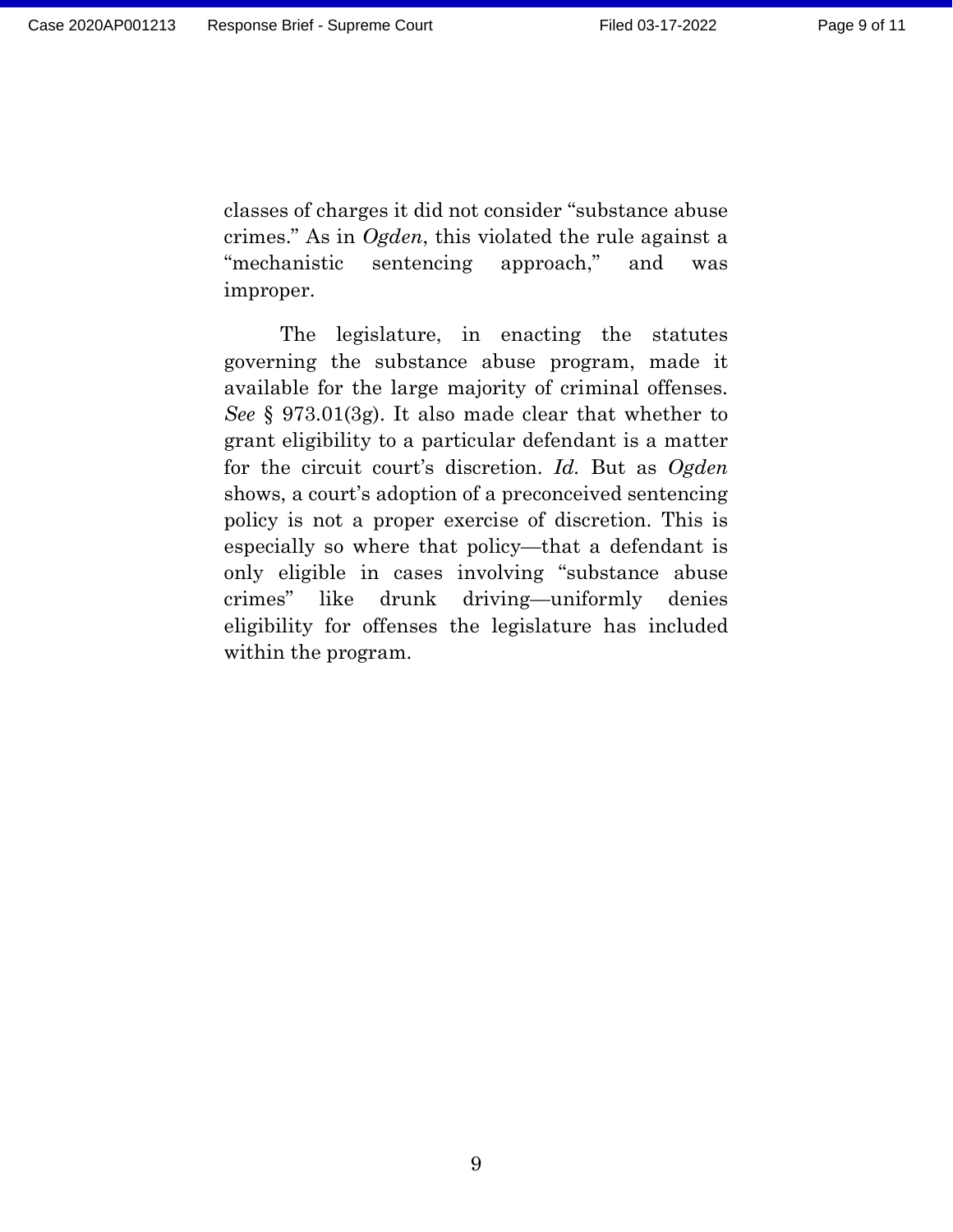#### **CONCLUSION**

Because the circuit court refused to make Mr. Rector eligible for the substance abuse program according to a preconceived sentencing policy, he respectfully requests that this Court reverse the denial of his postconviction motion and remand for a proper exercise of discretion.

Dated this 17th day of March, 2022.

Respectfully submitted, \_\_\_\_\_\_\_\_\_\_\_\_\_\_\_\_\_\_\_\_\_\_\_\_\_\_\_\_\_\_

ANDREW R. HINKEL Assistant State Public Defender State Bar No. 1058128

Office of the State Public Defender Post Office Box 7862 Madison, WI 53707-7862 (608) 267-1779 hinkela@opd.wi.gov

Attorney for Defendant-Appellant-Cross-Respondent